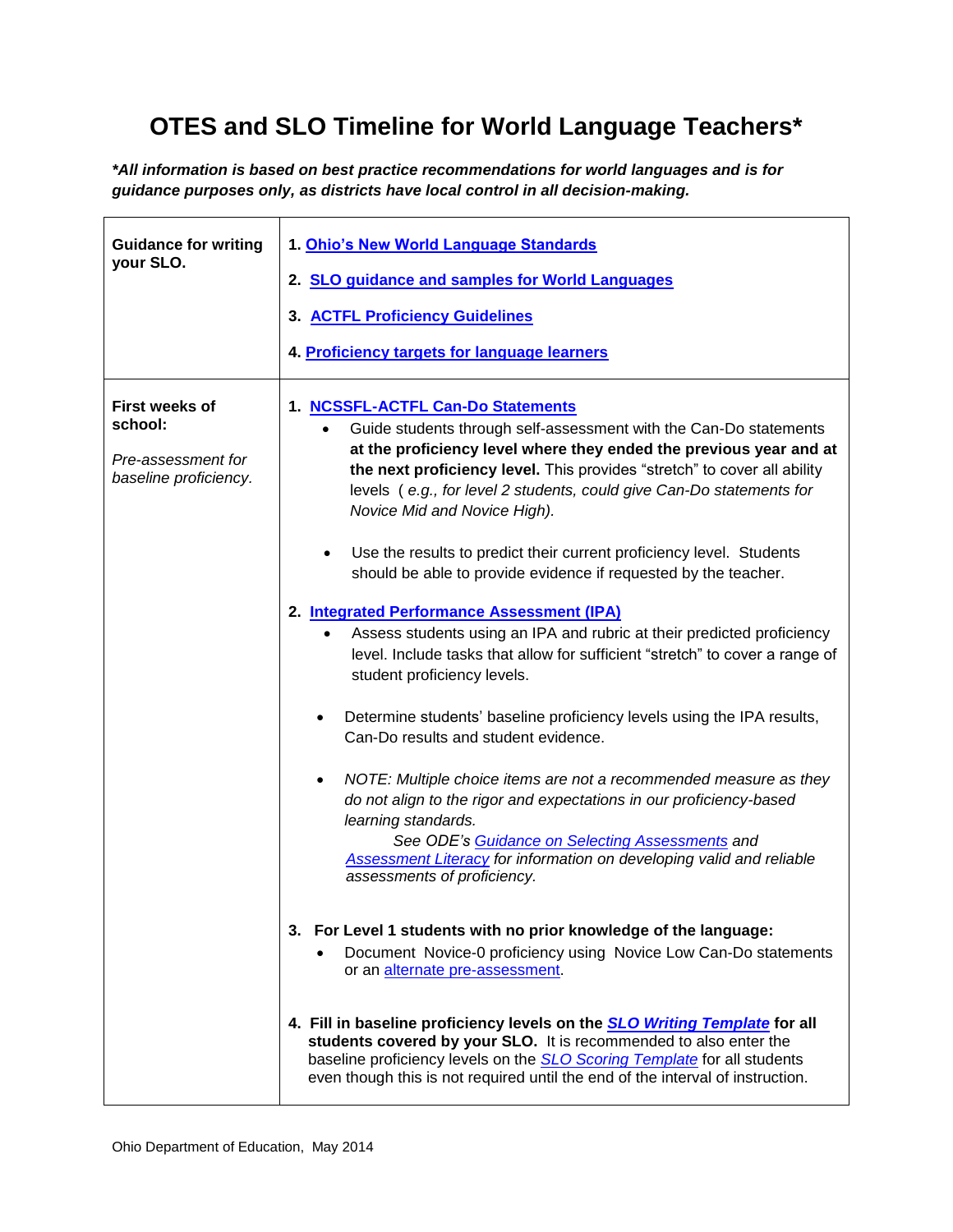| By mid-October, or<br>per your district<br>guidelines:<br>Set growth targets.<br><b>Submit SLO Writing</b><br>Template | 1. Create tiered targets if appropriate, so all students may show growth.<br>In the "student population" section of your SLO, describe any contextual<br>factors that may impact a student's growth.<br>2. Fill in ambitious, yet attainable, growth targets on the <b>SLO Writing</b><br>Template for all students covered by your SLO:<br>Proficiency targets will typically be one level above baseline for level I<br>and II difficulty languages (e.g., Spanish, French, German, Latin, ASL)<br>depending on your student population:<br>(e.g., Baseline = Novice Mid 2 $\rightarrow$ Growth target = Novice High 2)<br>Targets may be lower for level III and IV difficulty languages<br>(e.g., Chinese, Japanese, Russian, Arabic)<br>Although not required, it is recommended to also enter the growth |
|------------------------------------------------------------------------------------------------------------------------|----------------------------------------------------------------------------------------------------------------------------------------------------------------------------------------------------------------------------------------------------------------------------------------------------------------------------------------------------------------------------------------------------------------------------------------------------------------------------------------------------------------------------------------------------------------------------------------------------------------------------------------------------------------------------------------------------------------------------------------------------------------------------------------------------------------|
|                                                                                                                        | targets in the SLO Scoring Template at this time and to submit it along<br>with the SLO Writing Template.                                                                                                                                                                                                                                                                                                                                                                                                                                                                                                                                                                                                                                                                                                      |
| Throughout the year:<br>Recommended to<br>keep a student<br>portfolio to show<br>student progress                      | Recommended to keep a student portfolio of evidence. LinguaFolio® has<br>training modules and recommendations for organizing a student portfolio:<br>May continue to periodically self-assess with Can-Do statements, and<br>include results in portfolio.<br>May include IPA rubrics from pre- and post-assessment in portfolio.<br>May include IPA rubrics from end-of-unit assessments in portfolio.<br>May include other evidence across the 3 modes of interpretive,<br>interpersonal and presentational communication.                                                                                                                                                                                                                                                                                   |
| Mid-year/semester<br>exam: IPA                                                                                         | Recommended to use an IPA for semester exam assessment:<br>Assess using performance rubrics. Results may serve as a "check"<br>that students are advancing in their language proficiency                                                                                                                                                                                                                                                                                                                                                                                                                                                                                                                                                                                                                       |
| Mid-April, or per your<br>district guidelines:<br>Post-assessment.<br>Submit final SLO                                 | Determine final proficiency level of students and submit results:<br>Assess students using an IPA and a proficiency rubric at final targeted<br>$\bullet$<br>level. Tasks should allow for sufficient "stretch" to cover all ability<br>levels in course.                                                                                                                                                                                                                                                                                                                                                                                                                                                                                                                                                      |
| Scoring Template                                                                                                       | Determine students' final proficiency levels using the IPA results,<br>end-of-year Can-Do results and portfolio evidence if available.<br>Enter the post-assessment final performance data in<br>$\bullet$<br>SLO Scoring Template, for each student.<br>Enter if each individual student exceeded/met the growth target by<br>$\bullet$<br>answering yes or no.<br>Compute overall SLO score, using guidelines on the SLO Scoring<br>$\bullet$                                                                                                                                                                                                                                                                                                                                                                |